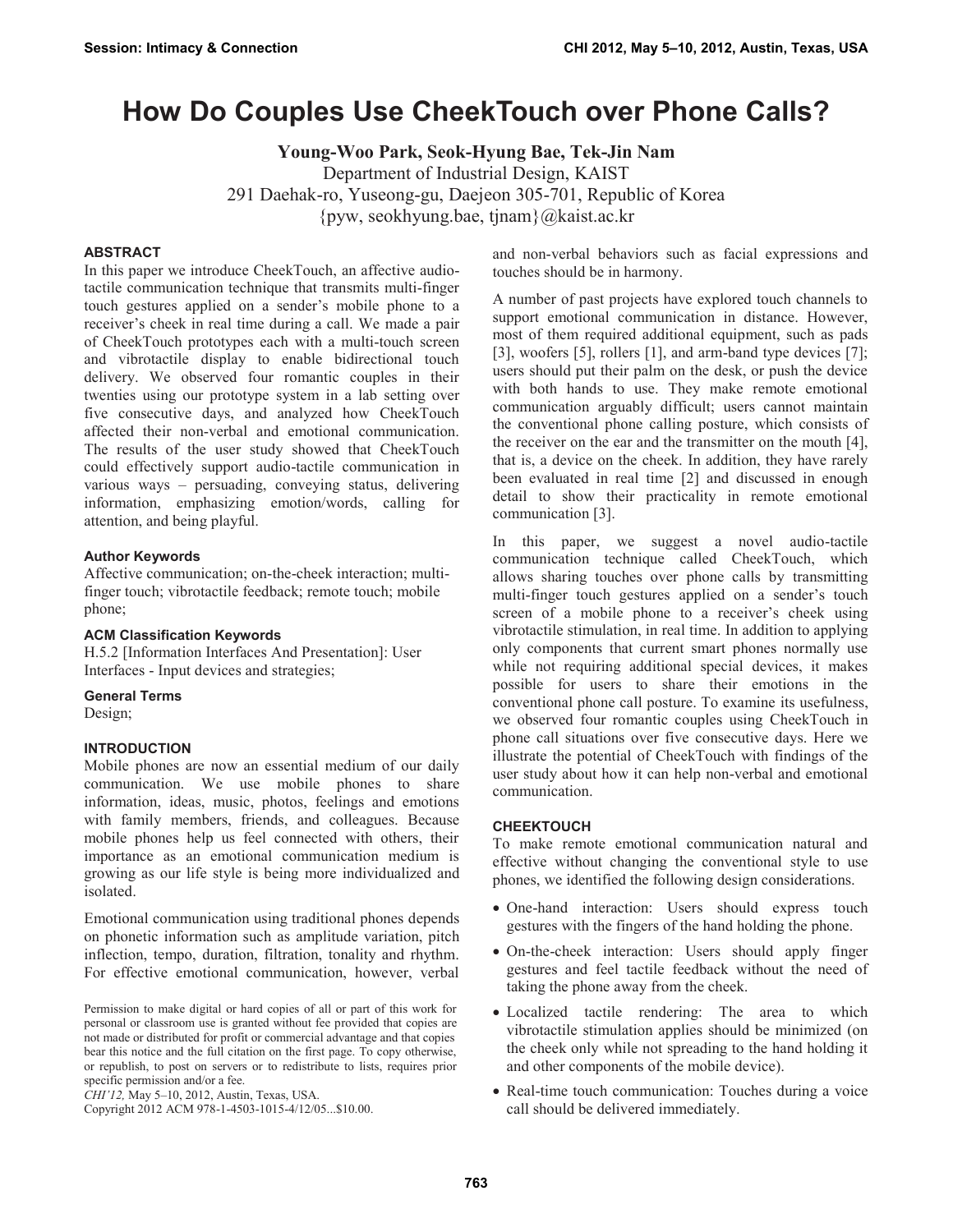# **Touch Input**

We used a portable multi-touch mobile device, the iPod touch (Figure 1(f) and (i)), to enable multi-finger touch input while speaking on the phone.

#### **Vibrotactile Output**

First, we used an existing mobile phone's vibration motor because they can be easily adapted even if they are used in large numbers compared to other actuators. We placed nine coin-type vibrotactile actuators (10mm diameter, 3mm thickness) in a  $3\times3$  grid (Figure 1(c)) to represent simple finger touch patterns (tapping, sliding back and forth), which might be applied with one or two fingers of the hand holding the phone during a call. The distance between each of the nine actuators was set to 7mm because the two-point discrimination threshold on the cheek is 7mm on average. We inserted (8mm depth) the coin-type actuators (Figure  $1(c)$ ) into a high-density sponge (Figure 1(b)) so that each actuator's axis of rotation is perpendicular to the sponge surface's normal vector, in order to stimulate local cheek area more efficiently. Also, we inserted an acrylic panel (8mm thickness, Figure 1(a)) and sponges (5mm thickness, Figure 1(e)) between the actuator part (Figure 1(b) and (c)) and the iPod touch (Figure  $1(f)$ ) to prevent undesired vibration from spreading over the entire device. Figure  $1(g)$ and (h) show the actual CheekTouch prototype fully implemented. During our observation, we covered the protruding actuators with thin tissue (Figure  $1(d)$ ) in order for them not to directly contact participants' cheeks.



**Figure 1. Implemented CheekTouch prototype.** 

# **Touch Input to Vibrotactile Output**

Figure 2 shows the bidirectional communication diagram of CheekTouch. When one user's finger(s) touches on the touch input area, the touch information is sent to the other user's PC in an OSC (Open Sound Control) message using OSCemote [6] through a Wi-Fi network  $(- \rightarrow \rightarrow)$ .



**Figure 2. Communication diagram of CheekTouch.**

The received information is used to activate the vibrotactile actuator(s) that corresponds to the touch location by using the Arduino board  $(\longrightarrow)$ . In this way, one user's finger motion on the touch screen is rendered on the other user's vibrotactile display in real time.

# **EXPLORATIVE USER STUDY**

We conducted an explorative user study to find the usage patterns of CheekTouch in phone call situations and examine its usefulness. Specifically, what kinds of touch gestures are exchanged in what situations in CheekTouch communication? And do the touch gestures help non-verbal and emotional communication?

Four couples in romantic relationships (aged  $25 \sim 30$ ) participated. We expected that real couples would express more feelings and emotions in their communication than people in formal relationships. Each couple was led to two separate rooms for five consecutive days, and asked to have a phone call using CheekTouch for 20 minutes per day. The rooms were well set for natural phone conversations. On Day 1, we taught them the basics of CheekTouch for five to ten minutes, including how to hold the device, how to apply touches, and how to receive tactile feedback. Because we wanted to find as many potential usage patterns using CheekTouch as possible, we ran a minimal instruction session and did not introduce any predefined gestures. A short interview was conducted every day after the call. As our observation was done in a lab setting, we could record the voice communication and videotape the finger gestures; all the touch event signals were logged by our gesture analyzing software. In the daily interview, we gathered each couple' comments on differences between the usual audioonly call and audio-tactile call using CheekTouch based on the day's experience, how well their specific touch gestures were conveyed to each other, and overall usability issues.

# **FINDINGS: CHEEKTOUCH USAGE PATTERNS**

We identified 675 touch gestures from 400 minutes of phone calls made by the four couples (Figure 3). That is, CheekTouch was used every 35 seconds on average. Through a careful examination of the audio and voice records, we found numerous unique patterns which could not be seen in regular voice phone calls.

#### *Persuading*

• Comforting: Patting with one or two fingers was used for meaning *"It's okay."* In particular, C1 (Couple 1: Sally and Charlie – we use aliases) used a total of 21 times with voice (6 times) or without voice (15 times). Sally was depressed because the roommate – her best friend – left the dorm after graduation. Charlie patted with two fingers on the CheekTouch device while saying *"It's okay <pat>, you can find a better roommate. I know you have a lot of good friends in the school. Don't worry."* Sally said that Charlie's patting on her cheek was comforting like his tapping on her shoulder in their face-to-face conversation.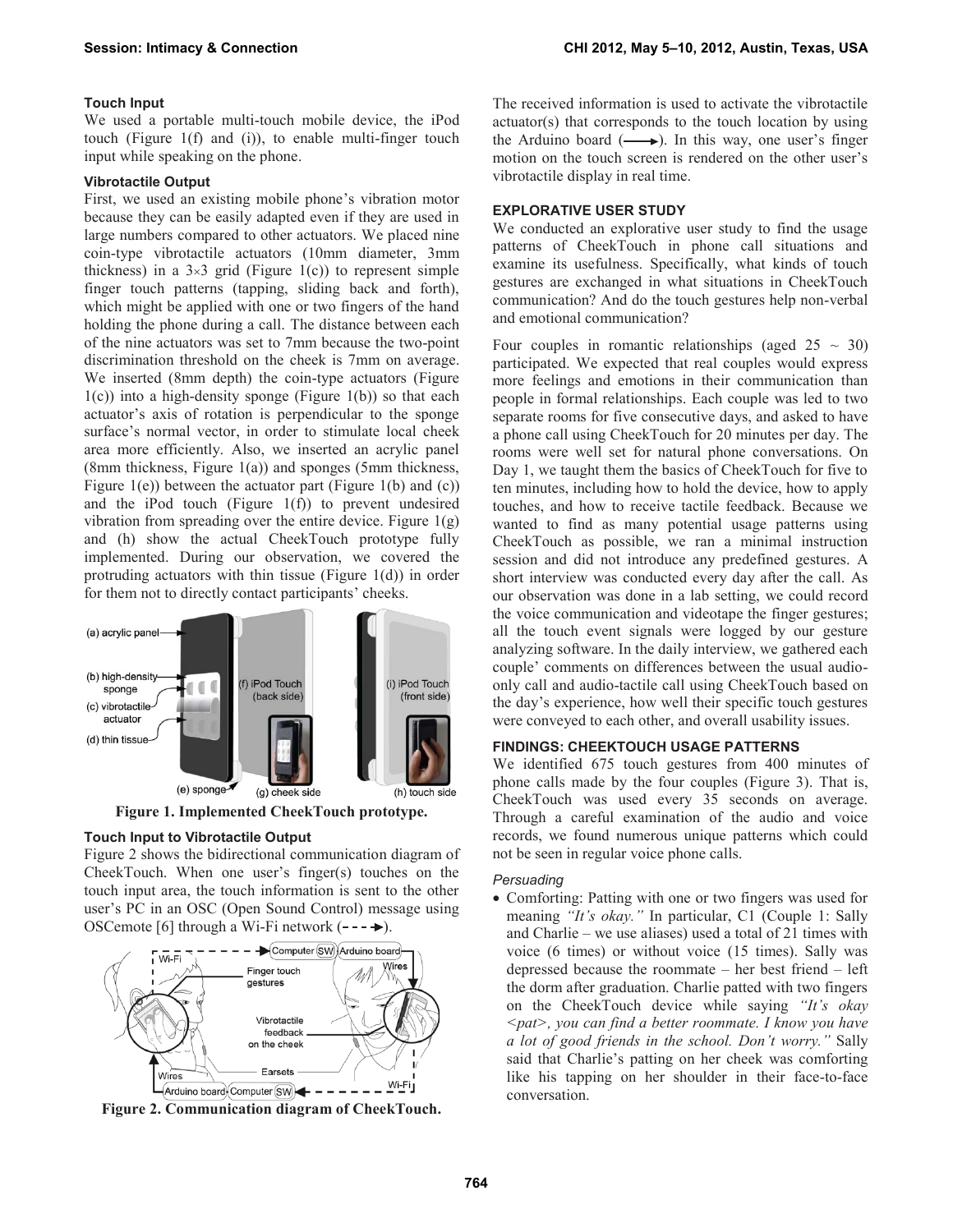Day 2 Day 1 Day 3 Day 4 Day 5 **JULIE 1988**  $N/A$   $\rightarrow$ the Planet Marc ÷  $\mathbf{u}$  and  $\mathbf{u}$ **JULIA VIEW** d illderen

**Figure 3. CheekTouch usage log showing all the frequency of CheekTouch uses by male (M) and female (F) participants of the four couples (C1**  $\sim$  **C4) over five consecutive days (Day 1**  $\sim$  **Day 5).** 

- x Whining*,* grumbling, pestering, urging and forcing: We found 59 cases in which touch gestures were used to whine and grumble. These changed the atmosphere of conversation in a positive way, making the other laugh. Single tapping, multi tapping, drawing Z's or squares and long press-and-holding were used.
- Negative opinions: When it was difficult to answer directly through voice, they expressed their opinions using touch gestures in indirect and passive ways. In C1's conversation, Charlie responded with multi tapping (patting) without directly saying *"No"* when Sally made unreasonable demands. Sally said that she could detect his reluctance to accept her requests, and then changed topics not to hurt the conversation mood. Similarly, when the other's talk was boring or hard to listen to, they indirectly expressed their opinions by multi tapping or applying tickling gestures to prevent their conversation from turning sour**.**

# *Conveying Status*

- I'm hearing: In all four couples' conversations, we found that touch gestures were used to express that they were listening to the other's talk sincerely; they used drawing circles, stroking, and multi tapping using one or two fingers.
- I'm thinking: We observed stroking and double tapping were used to express that they were thinking and considering seriously. For example, *"Well, I don't know … <double taps>" "Um….<double taps>" and "<multi taps>… That goes for you too!"*
- I'm still here: CheekTouch was used to fill the gaps that happened during the conversation. By horizontally stroking, drawing circles or squares, multi tapping, and tickling, they conveyed their presence to the other even when nobody talked on the phone. *"Charlie (C1): We often scribble on the other's hand when we meet. When I sensed Sally was doing something, even though the feelings of the tactile gesture were not that precise, it seemed to me we were more closely connected."*
- Mimicking: The participating couples often mimicked the other's tactile patterns in turn. Colin (C4) created tactile patterns in the middle of conversations habitually, and Emily (C4) liked to imitate them. They said they could confirm the other's presence in a positive way. Also C3 unconsciously killed time for  $2~5$  minutes when the verbal conversation died down by mimicking each other's tactile gestures.

# *Information*

• Number: Multi tapping was used to count objects.

- Shape: They used touch gestures to describe the shape of objects or body behaviors, for example, expressing the shape of objects like hair and noodles, or expressing the behaviors like clapping, body twisting, sighing, and crying. In particular, C3 described the structure and shape of the room where they were seated by drawing patterns on the touch input screen. C2 and C4 mentioned that they could actually feel the expression of noodles and clapping in the context of conversation and the following conversation proceeded in a delightful direction. Furthermore, CheekTouch was used with various onomatopoeia (e.g., licking, sobbing, humming, ambulance sounds) while tapping, stroking, and alternating finger gestures. Also there were cases that used CheekTouch in expressing mimetic words; Emily (C4) mentioned that wriggling and simmering have the image of shaking, which was similar to the feeling of the vibration.
- Delimiting: Some touch gestures such as side-to-side, tapping, drawing circles or squares, tickling, and stroking, were used to depict the end of a sentence as if they were a period, question mark, or exclamation mark. Interestingly, single tapping replaced *"Yes"* sometimes.

# *Emphasis*

- Emotion: CheekTouch was often used for highlighting emotions like envy, vexation, surprise, and love. Double tapping, tickling, pinching, and patting were used depending on the situation.
- Word/syllables: Single tapping was used to put an emphasis on a particular word or even each syllable of a word.

# *Attention*

• When they wanted to call for the other's attention, they used to press the input screen with one finger to generate a long vibration. If the person on the line was quiet, sometimes they applied tapping gestures to check whether s/he was there. Some tapped when they started a conversation to notify the other.

#### *Play*

• They played with CheekTouch during a call – mimicking touch patterns with complex rhythm, giving a quiz for pattern matching, teasing with tickling or slapping gestures. C4 used CheekTouch to massage the back of the other's neck using the vibration; they mentioned that the vibration delivered by touching the screen with three or four fingers for a long time was like a real massage with hands. In addition, C2 used CheekTouch in a role playing game; Rachel played a dentist treating Brian's cavities by placing the device close to the cheek near his teeth.